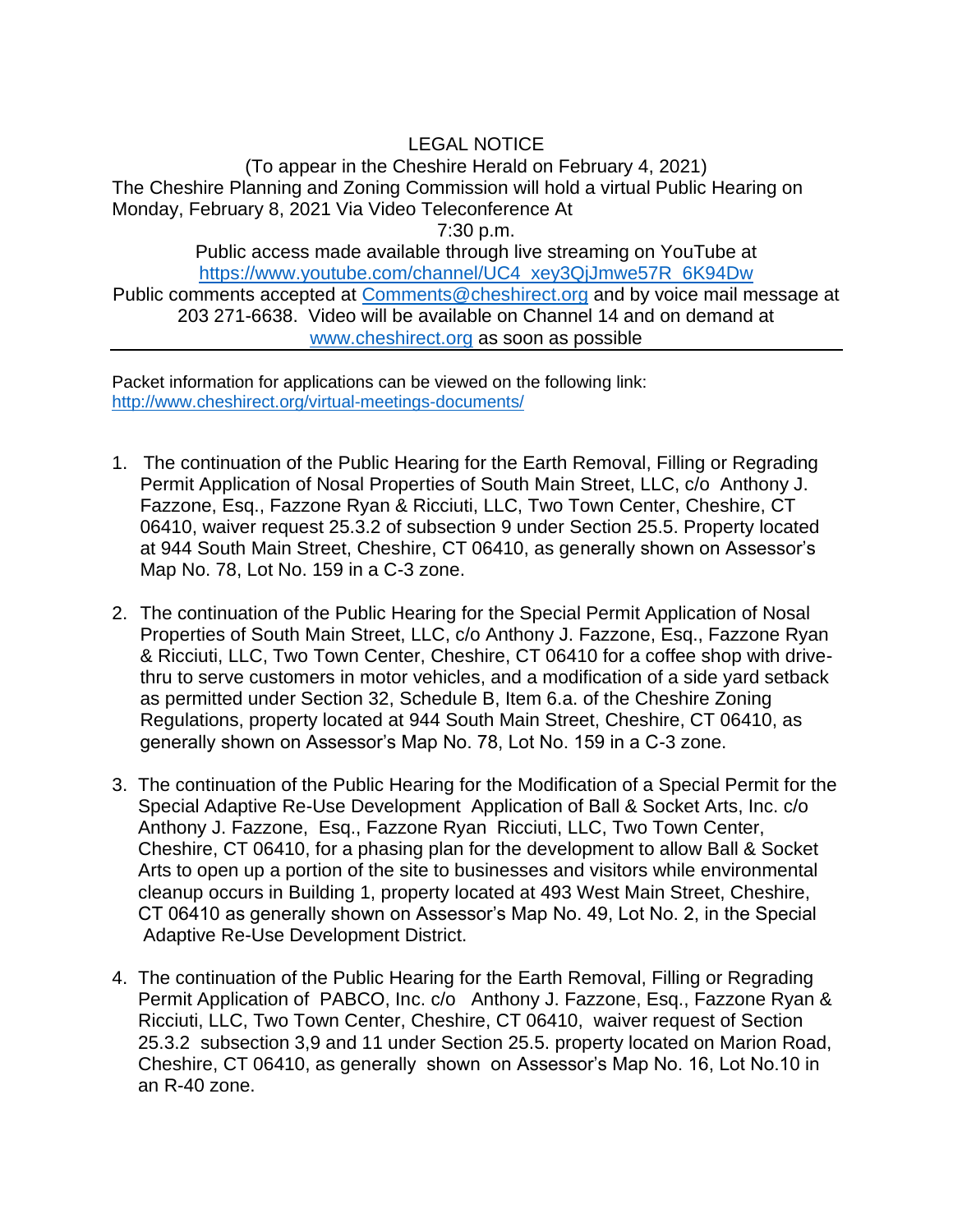- 5. The continuation of the Public Hearing for the Special Permit Application of PABCO, Inc. c/o Anthony J. Fazzone, Esq., Fazzone Ryan & Ricciuti, LLC, Two Town Center, Cheshire, CT 06410 for grading related to Resubdivison Application, property located at 1415 Marion Road, Cheshire, CT 06410, as generally shown on Assessor's Map No. 16, Lot No. 10 in an R-40 zone.
- 6. The continuation of the Public Hearing for the Resubdivision Application of PABCO, Inc. c/o Anthony J. Fazzone, Esq., Fazzone Ryan & Ricciuti, LLC, Two Town Center, Cheshire, CT 06410, for a 13 lot resubdivision , property located on Marion Road, as generally shown on Assessor's Map No. 16, Lot No. 10 in an R-40 zone.
- 7. The continuation of the Public Hearing for the Modification of the Special Development Plan within the Interchange SDD zone of Miller, Napolitano, Wolff, LLC and Tri-Star Development, LLC c/o Anthony J. Fazzone, Esq., Fazzone Ryan & Ricciuti, LLC, Two Town Center, Cheshire, CT 06410, to revise the Special Development Plan to show less public road and lots reduced to seven (7) and revised uses, property located at a)1953, 2037 and 2061 Highland Avenue b) I-691- Dickerman Road, as generally shown on Assessor's Map No(s) a) 4, Lot No(s) 6,13 and 4, and Map b) 3, Lot No. 51, in the I-C.S.D.D. (Interchange Special Development District).
- 8. The continuation of the Public Hearing for the Earth Removal, Filling or Regrading Permit Application of Miller, Napolitano, Wolff, LLC and Tri-Star Development, LLC c/o Anthony J. Fazzone, Esq., Fazzone Ryan & Ricciuti, LLC, Two Town Center, Cheshire, CT 06410, waiver request of Section 25.3.2 subsection 3,9 and 11 under Section 25.5. property located at a)1953, 2037 and 2061 Highland Avenue b) I-691- Dickerman Road, as generally shown on Assessor's Map No(s) a) 4, Lot No(s) 6,13 and 4, and Map b) 3, Lot No. 51, in the I-C.S.D.D. (Interchange Special Development District).
- 9. The continuation of the Public Hearing for the Special Permit Application of of Miller, Napolitano, Wolff, LLC and Tri-Star Development, LLC c/o Anthony J. Fazzone, Esq., Fazzone Ryan & Ricciuti, LLC, Two Town Center, Cheshire, CT 06410, for earth removal, filling, or regrading in conjunction with the resubdivision application of Tri-Star development, LLC and Miller, Napolitano, Wolff, Inc., property located at a)1953, 2037 and 2061 Highland Avenue b) I-691-Dickerman Road, as generally shown on Assessor's Map No(s) a) 4, Lot No(s) 6,13 and 4, and Map b) 3, Lot No. 51, in the I-C.S.D.D. (Interchange Special Development District).